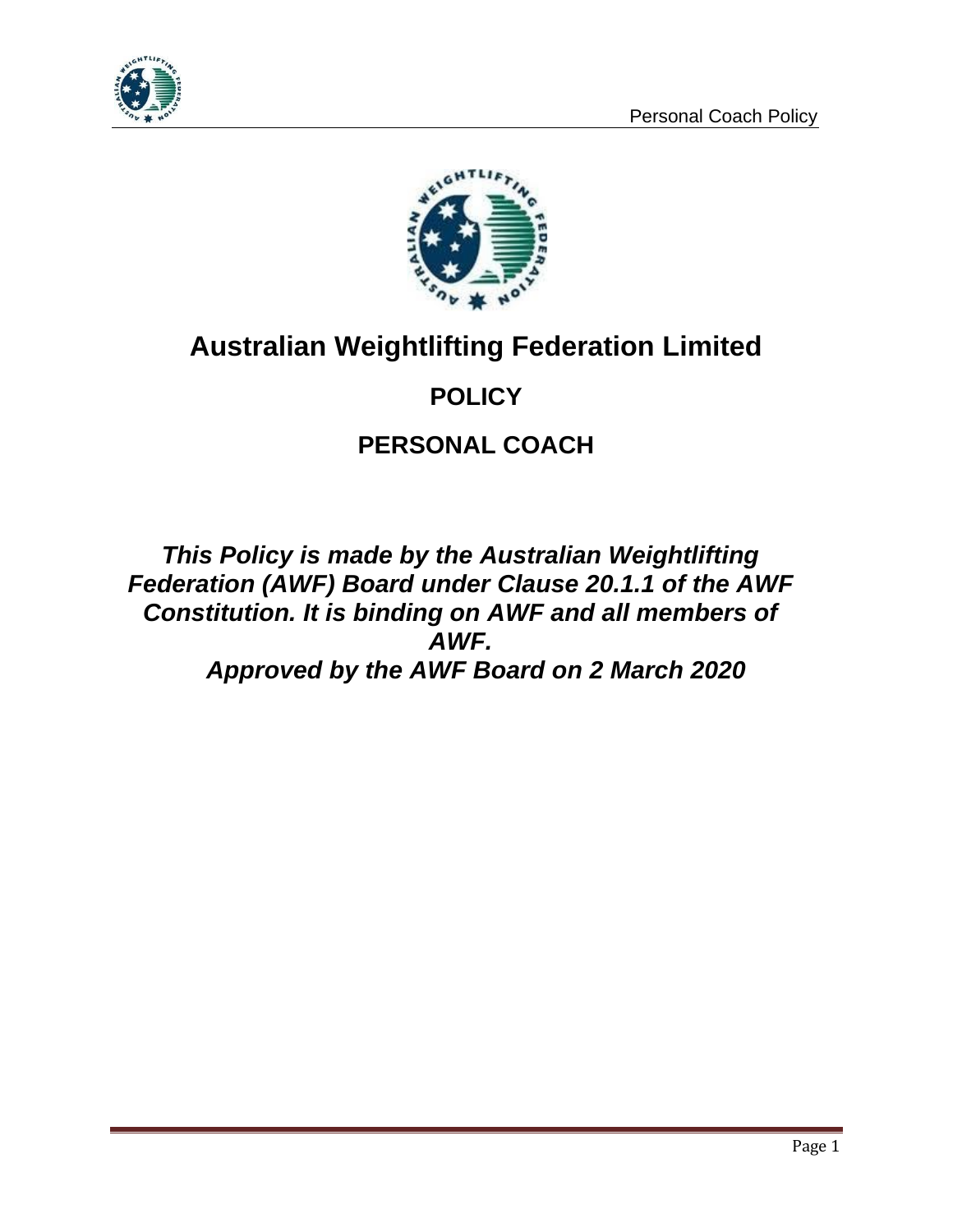

### **1. INTRODUCTION**

The AWF recognises, acknowledges, and congratulates the contribution made by a National Team member's Personal Coach.

When an athlete is selected for an AWF National team, they come under the care, supervision and direction of the AWF appointed Head Coach, Assistant Coach, Team Leader and/or Team Manager. These AWF appointed officials are responsible to ensure that to the best of their ability each athlete is provided with a National team environment which is most conducive to the athlete achieving their best possible performance.

The well-being and performance of the lifter is of primary concern and to maximise this the Head Coach, Assistant Coach, Team Leader/Manager and the Personal Coach should try their uttermost to develop a positive working relationship. It must be understood that the competition performance and overall results of lifters on National teams is the responsibility of the appointed Head Coach and the AWF holds the Head Coach accountable for these results.

All coaches involved with National Team athletes should recognise their responsibility and work co-operatively to ensure success. The AWF's "Guidelines for Head Coaches" document encourages consultation and co-operation with the lifter's Personal Coach ahead of time.

### **2. THE POLICY**

The AWF does not automatically allow a Personal Coach to be a member of the AWF Australian Weightlifting Team for coaching purposes. If a National Team member's personal coach is the successful applicant from an EOI or AWF delegated process then they will be the appointed AWF Head Coach or Assistant Coach in that team delegation.

### **3. ROLE OF THE PERSONAL COACH**

The personal coach is responsible for the physical and mental preparation of their athlete in the lead up to their athlete representing the AWF in the National Team. The Personal Coach is responsible to submit to the team Head Coach (or designated AWF official) completed paperwork and details of their athlete's training, competition, and any other specified details as requested. It is expected that the Personal Coach prepares their athlete in every way possible for the National Team trip and the competition. Once the athlete has gathered with the National Team in preparation for the international competition, the AWF Head Coach and /or Team Manager takes over responsibility of that athlete.